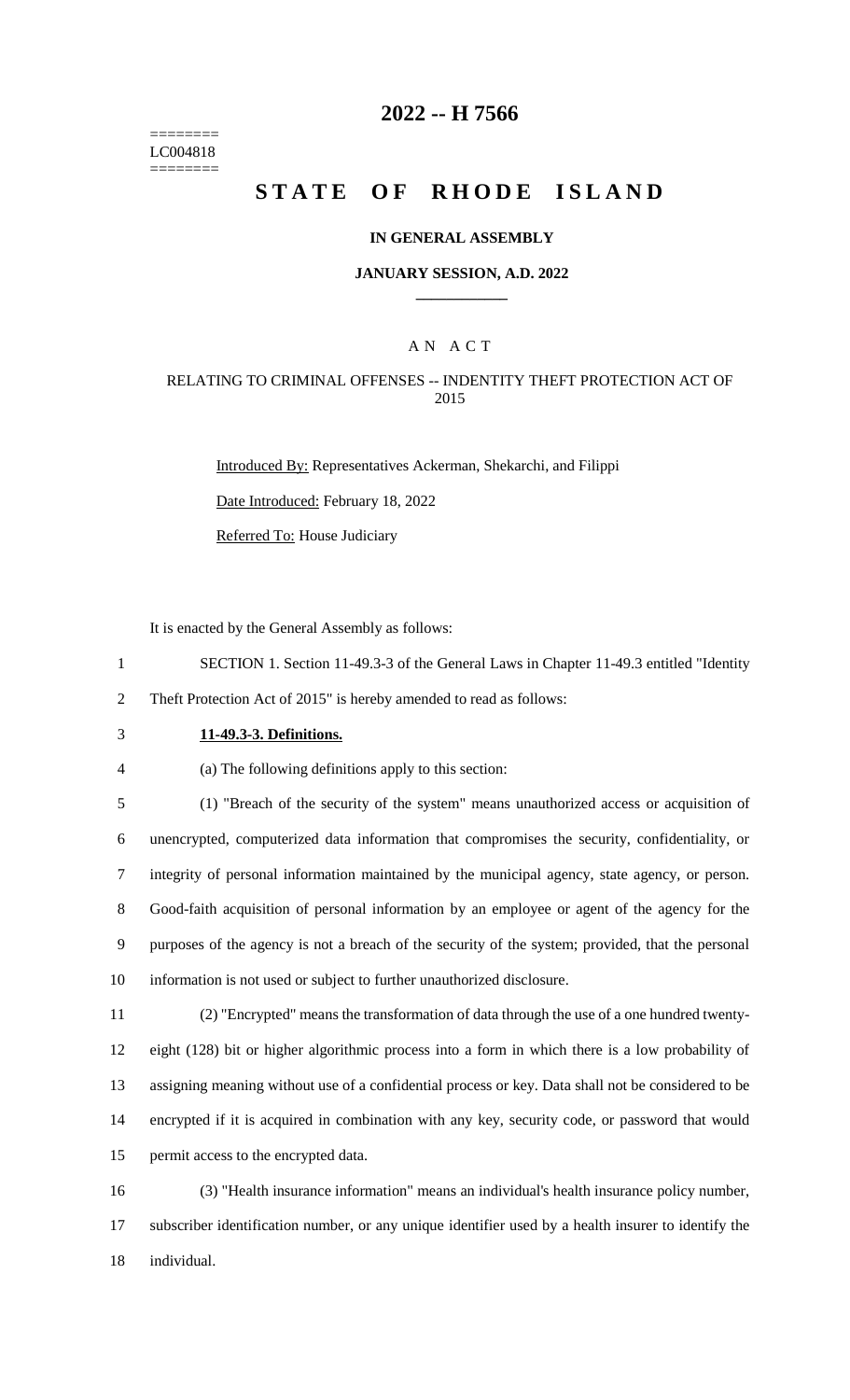(4) "Medical information" means any information regarding an individual's medical history, mental or physical condition, or medical treatment or diagnosis by a healthcare professional or provider.

 (5) "Municipal agency" means any department, division, agency, commission, board, office, bureau, authority, quasi-public authority, or school, fire, or water district within Rhode Island, other than a state agency, and any other agency that is in any branch of municipal government and exercises governmental functions other than in an advisory nature.

(6) "Owner" means the original collector of the information.

 (7) "Person" shall include any individual, sole proprietorship, partnership, association, corporation, joint venture, business, legal entity, trust, estate, cooperative, or other commercial entity.

 (8) "Personal information" means an individual's first name or first initial and last name in combination with any one or more of the following data elements, when the name and the data elements are not encrypted or are in hard copy, paper format:

- 15 (i) Social security number;
- (ii) Driver's license number, Rhode Island identification card number, or tribal identification number;
- (iii) Account number, credit, or debit card number, in combination with any required security code, access code, password, or personal identification number, that would permit access to an individual's financial account;
- 21 (iv) Medical or health insurance information;  $\theta$
- (v) E-mail address with any required security code, access code, or password that would 23 permit access to an individual's personal, medical, insurance, or financial account.; or
- (vi) Any information concerning a natural person which, because of name, number, personal mark, or other identifier, can be used to identify such natural person.
- (9) "Remediation service provider" means any person who or that, in the usual course of business, provides services pertaining to a consumer credit report including, but not limited to, credit report monitoring and alerts, that are intended to mitigate the potential for identity theft.

 (10) "State agency" means any department, division, agency, commission, board, office, bureau, authority, or quasi-public authority within Rhode Island; either branch of the Rhode Island general assembly or an agency or committee thereof; the judiciary; or any other agency that is in any branch of Rhode Island state government and that exercises governmental functions other than in an advisory nature.

(b) For purposes of this section, personal information does not include publicly available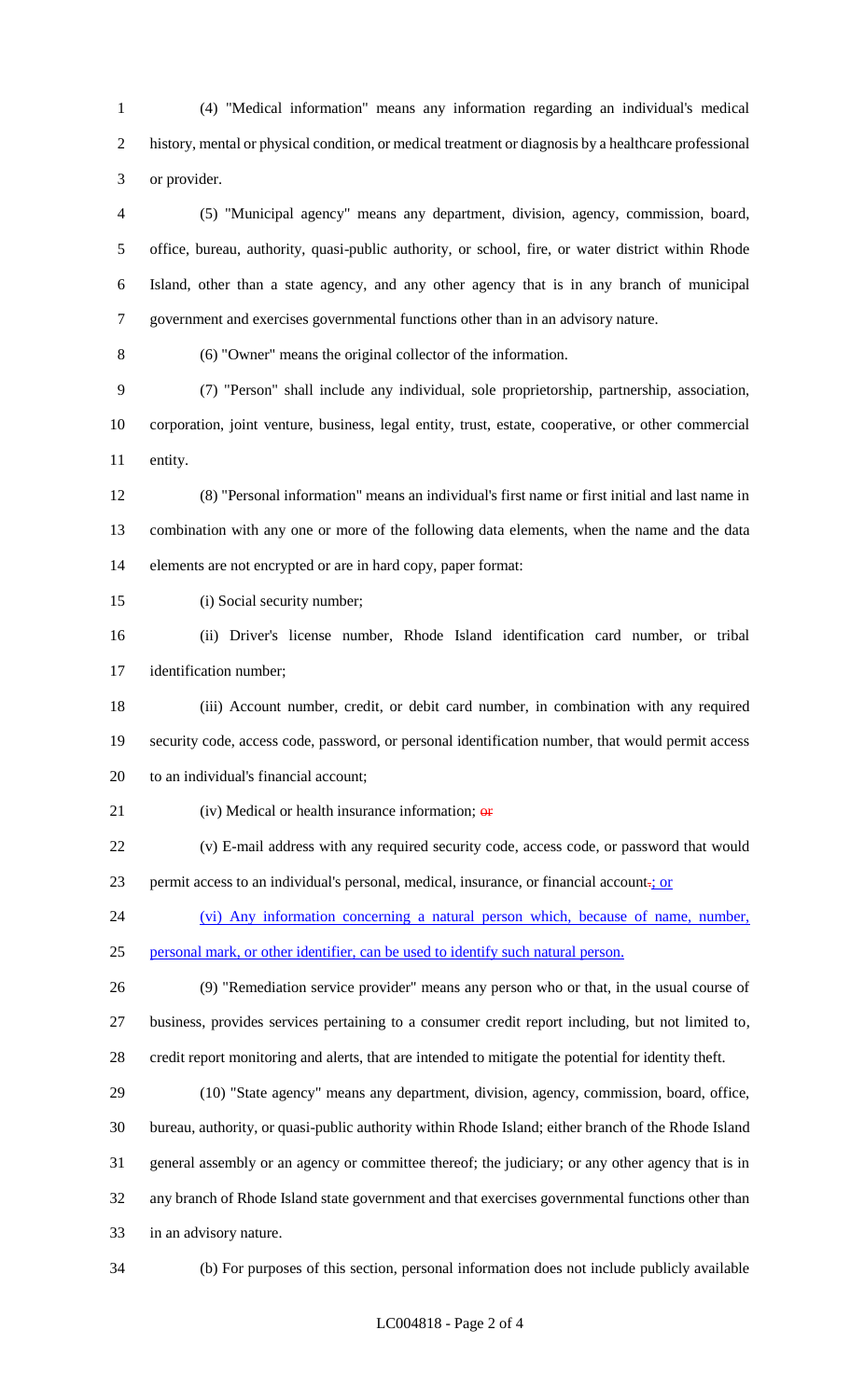- information that is lawfully made available to the general public from federal, state, or local
- government records.
- (c) For purposes of this section, "notice" may be provided by one of the following methods: (i) Written notice;
- (ii) Electronic notice, if the notice provided is consistent with the provisions regarding electronic records and signatures set forth in 15 U.S.C. § 7001; or
- (iii) Substitute notice, if the municipal agency, state agency, or person demonstrates that
- 8 the cost of providing notice would exceed twenty-five thousand dollars (\$25,000), or that the
- affected class of subject persons to be notified exceeds fifty thousand (50,000), or the municipal
- agency, state agency, or person does not have sufficient contact information. Substitute notice shall
- consist of all of the following:
- (A) E-mail notice when the municipal agency, state agency, or person has an e-mail address
- for the subject persons;
- (B) Conspicuous posting of the notice on the municipal agency's, state agency's or person's
- website page, if the municipal agency, state agency, or person maintains one; and
- (C) Notification to major statewide media.
- SECTION 2. This act shall take effect upon passage.

#### ======== LC004818 ========